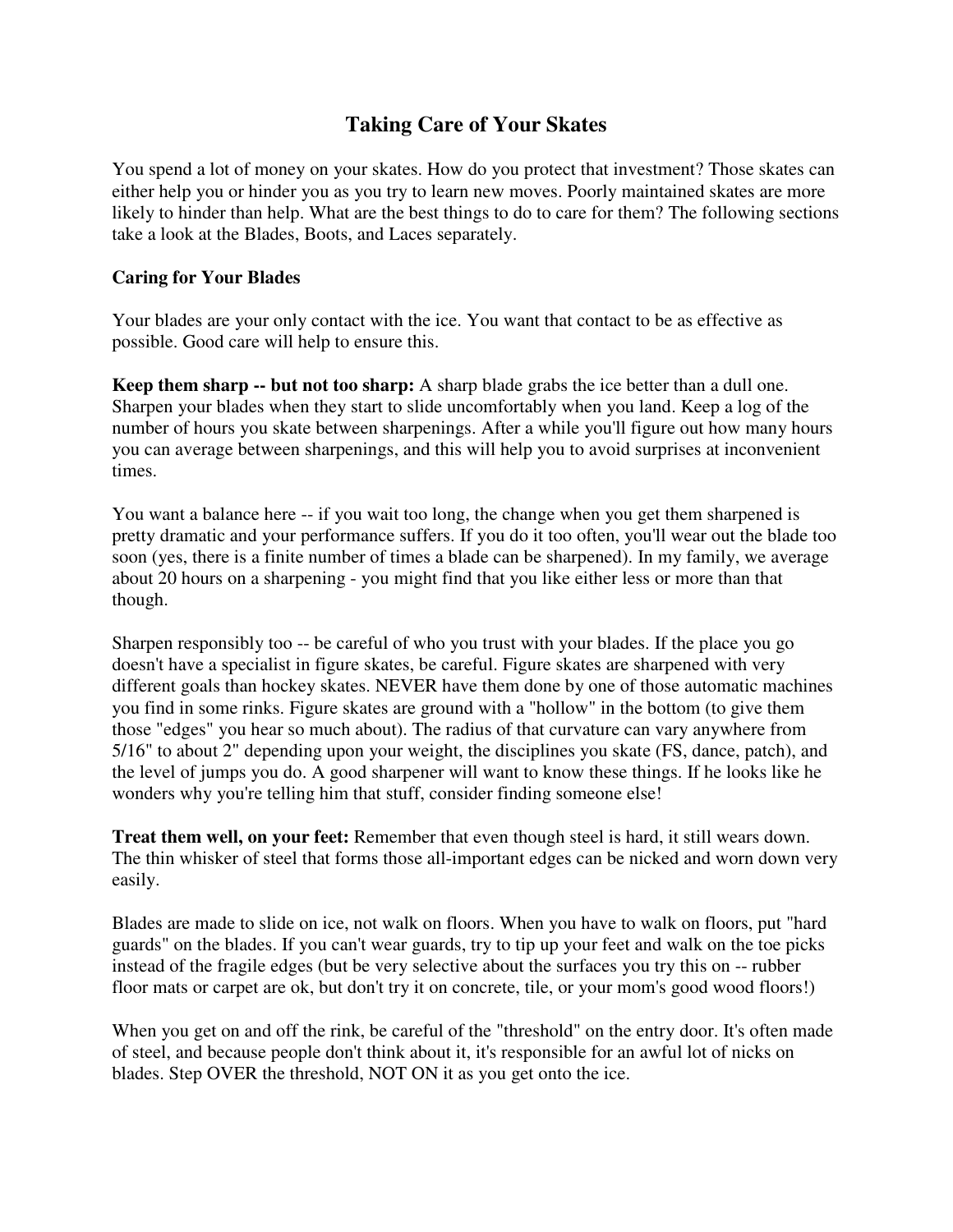Stopping is a part of skating. But those stops are much harder on the blades than straight skating (think about it -- what do you do to purposely wear them down a little when you get them back from the sharpener "just a little too sharp"??) You obviously can't avoid stopping, but you can try to vary the nature of your stops during practice sessions. You can do 1-foot snowplows, T-stops, or Tango stops. And remember you've got two different feet (yes, I know that the left foot T-stop is harder, but hasn't your pro told you that you should learn most moves "both ways" ???) Each of those stops stresses the blade a different way, and a good mixture will help to prolong your sharpening interval.

**Treat them well, off your feet:** Off the ice, the biggest killer of blades is rust. Rust is much softer than steel, and once a part of your blade is rusted you can never change that part back to "the good stuff". The rusted spot will never hold an edge again. Do your very best to avoid water damage!

Always dry off your blades when you get off the ice. Slide your fingers along both sides to remove "snow" as soon as you get off -- before you slip on those hard guards. Carefully run your finger along the length of the hollow (your skin oil can help to repel moisture).

When you're done for the day, be sure to wipe them down with a towel. Be sure to get the blade area and the mounting surfaces. The screws rust too, and will loosen much more easily when they're rusted or the leather gets rotten. If you've got the time (while you're changing your clothes, perhaps), let them sit for a couple minutes and wipe them down again before you put them in your bag. You'll almost always see some more water form from condensate as they warm up.

When you do put them in the bag, always put them in "soakers". These help to draw off any remaining moisture, but more importantly they provide a cushion for your edges while the skates bounce around inside your bag. NEVER store your blades in hard guards - they hold moisture and are an almost guaranteed rust job.

Finally, maintain your guards. The soakers wear out after a while - they usually get holes at the ends. Replace them when they no longer cover your blade effectively. The hard guards will wear out too -- watch for thin spots or holes in the bottom, and replace them immediately when you see signs of wear. Clean out the insides of the hard guards periodically. They will accumulate grit after a while, and that grit is very abrasive.

## **Caring for Your Boots**

The boots that hold those blades on your feet are pretty important too. Take care to break them in properly. You'll find lots of advice on this subject -- trust your pro and your bootfitter for good advice here. Replace your boots when they get too badly broken down -- your safety and the quality of your jumps rely on the consistency of support that only a well cared for boot can provide.

The leather of your boots is just as susceptible to water damage as the steel in your blades. Keep your boots well polished all the time -- it makes them look better, but more importantly, it seals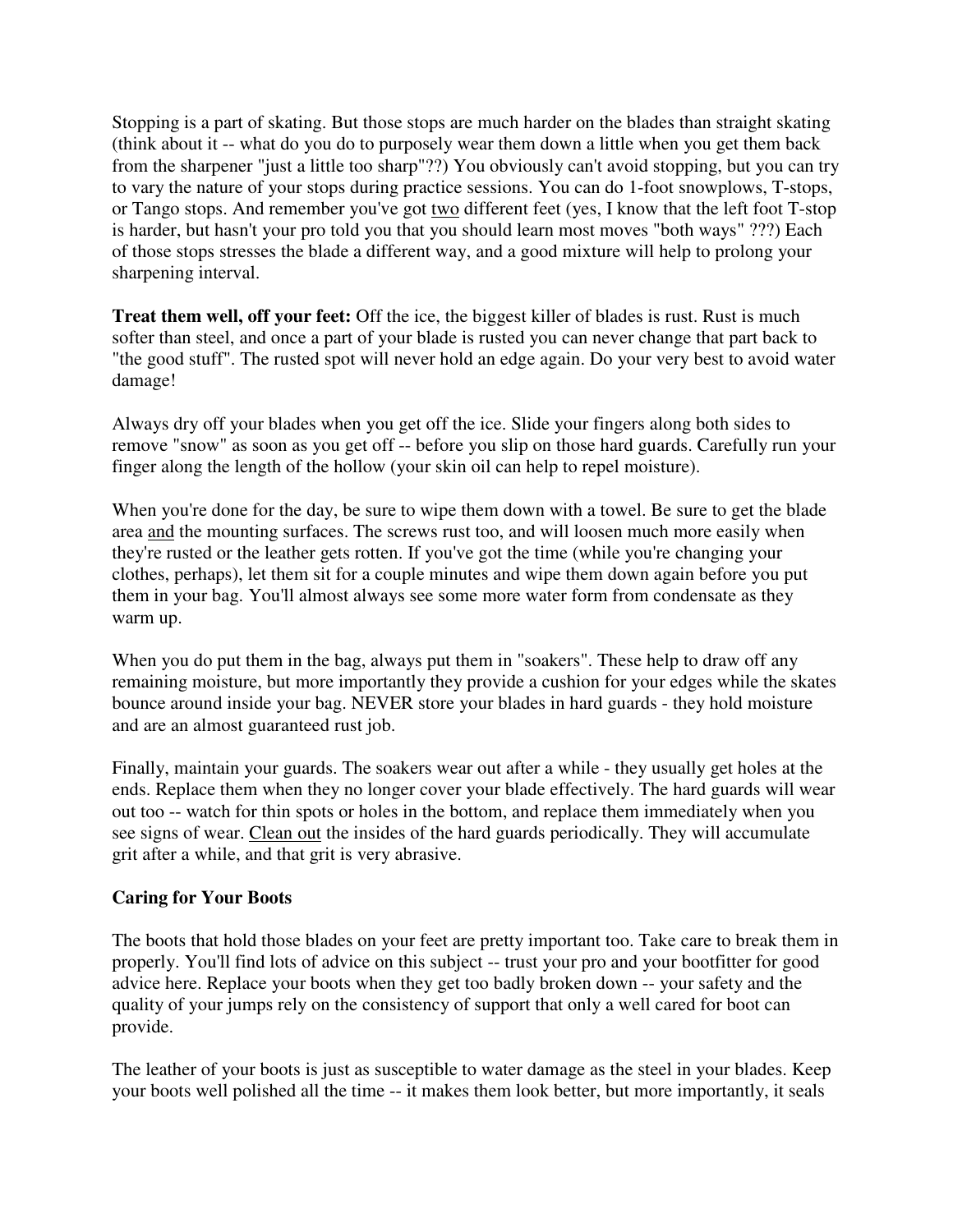the leather and helps it to shed water. This is specially important if you've nicked up the surface quite a bit and unfinished leather is exposed.

As mentioned earlier, always dry off the bottoms (sole) of the boot when you get off the ice. You generate a lot of snow/water when you skate, and it will destroy the soles if you're not careful. This is of special concern around the blade-mounting screws, which need good strong non-rotten leather to bite into.

You might not want to admit it, but your feet probably sweat a little bit when you're skating. That moisture can get pretty well trapped inside the boot and rot it out from the inside. To help avoid this, open up your boot as much as you can when it's off your foot. Loosen the laces as far down as you can. Pull them out of the first couple holes if possible. Pull the tongue up and out from the boot as much as you can to help the inside of the boot breathe. When you get home, if mom permits, let your boots live "outside" of your bag for a little while, til they're nice and dry inside. At least unzip the bag to let it air out if you can't clutter the family room with your skates.

**The Mount:** If you look at the bottom of your boot, you'll find that the blade is held to the sole with a bunch of screws. It's really important that you maintain the proper tightness of these screws. Due to the stresses and bending while you skate, they will loosen with time. Loose screws are dangerous, and promote quicker wear of the leather too. Don't tighten them too tight though because the leather will strip out easily.

How many screws should there be?When you first get a brand new pair of skates, a good technician will probably do a "trial mount". You'll have two screws in the heel and probably 2 in the slotted holes in the front mounting plate. This mount is to give you a chance to verify that the blade is appropriately positioned for your body and foot geometry, without making it too difficult to adjust if it's "wrong".

Once you've skated a couple times on the trial mount, and are confident that you can skate straight and spin well then you should take the skate back for a permanent mount. That "mount" just adds a couple more screws, to the round non-slotted holes. Don't be alarmed if there's a couple unfilled holes. They provide additional locations for later, if some of the existing holes "strip out".

**Extra Screws:** If you need to replace a lost screw for any reason, make sure you select the proper screw to do the job. You will want to get stainless steel (to slow down the rust). The slotted holes need screws with flat "bottoms", but the round holes want the kind with a little bevel on the bottom. You'll need the appropriate lengths, too. Too short and they won't get a good bite, too long and the points will come through the leather and tickle your foot (you don't want this to happen!). The best place to get these screws is from the shop that sold you the skates. Otherwise, a well stocked hardware store can probably supply them. You should have a few spare screws for your "emergency bag".